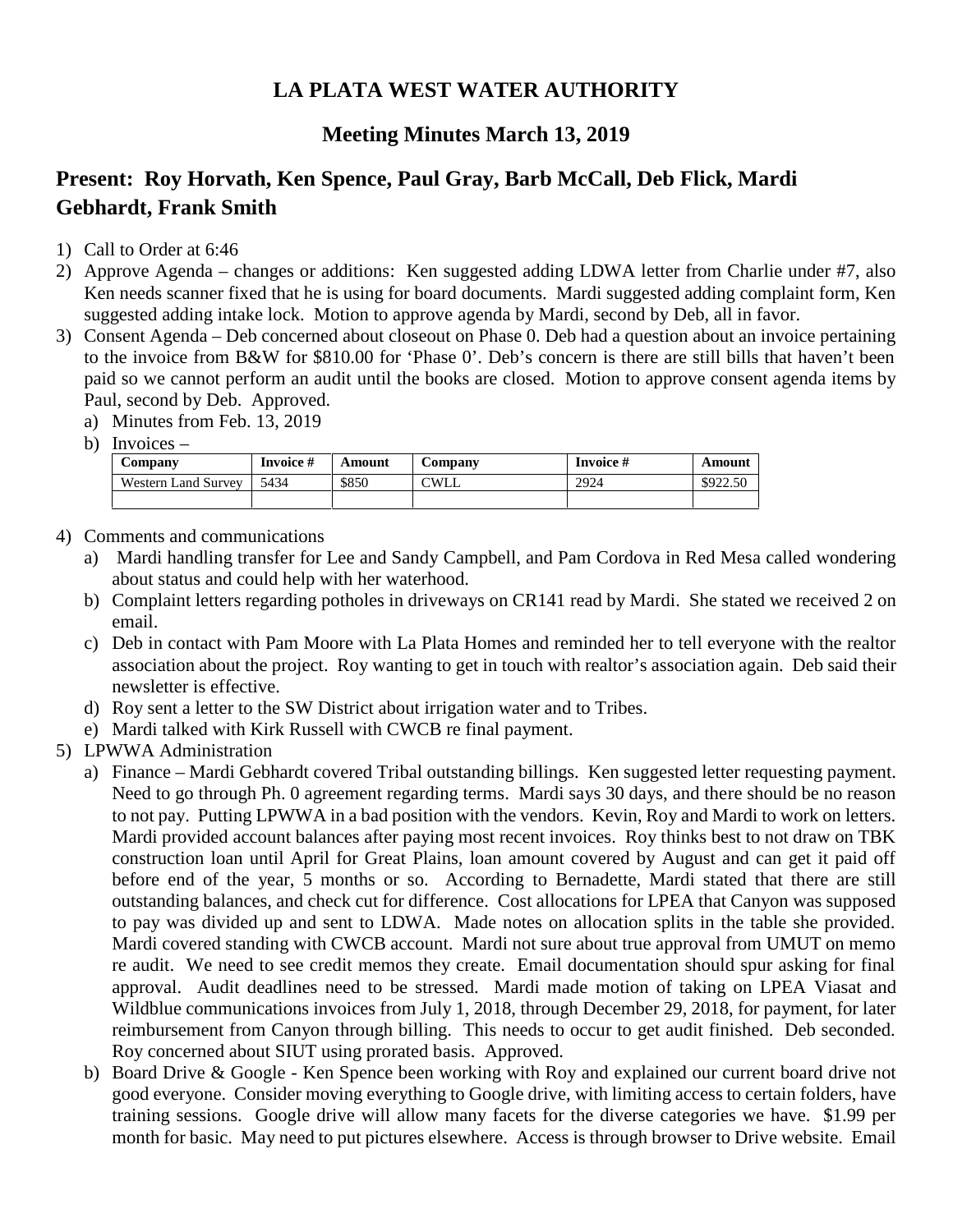address through Google needed for editing documents. Tribal representatives may have limited access. Editing works great and it's all in the same place. All docs compatible with Word, spreadsheets may be a bit different. Backups will be easier too. Voting and surveys are available too. Email would be safer for all board members rather than using personal emails. Can forward all LPWWA items to new account. It's free, can set up email for each member within website. Mardi commented that she can't find things on current board drive. Roy like the idea of staying with Google due to changes in hosting services difficult. Roy stated 100 GB per year is \$20. \$200 is \$30 to \$35. Current drive boxes for My Cloud will be used for backups. Barb made motion to approve setting up Google Docs, and individuals to set up their email through Gmail for LPWWA board activities specifically. Second by Frank. Approved.

- c) Manager Hiring status -Roy Horvath gave current status of RFP posting to various sites nationwide last week. Deadline is March 29<sup>th</sup> for submitting proposals. Responses will be reviewed by committee.
- d) Bookkeeper Hiring Status Deb contacted Alexis at LDWA with a list of questions regarding their methods. The system in use seems to cover all the questions Deb had. More info coming on the system. Position will be a part-time situation for just starting out. Ken asked about status of RFP, but Deb says we need to define scope, or just put a simple ad in the paper as it won't require water background. Mardi continuing discussions with ASAP for a billing system to work with Quickbooks, and operational things as well. ASAP preparing an RFP by end of week per Mardi. Deb wants to weigh costs of both ways…RFP vs. individuals, but we need RFP out to get some basic ideas. When received it will be sent out to board members.
- e) Board Manual Ken said posted on board drive as draft and waiting for Amy's comments. Frank has some small edits to manual and will send to everyone.
- f) Barb inquired if we are considering having a booth at the Home and Ranch Show at the end of April. If so, need to know soon to be able to have table covering finished in time. Just looking for venues to get the word out. Not enough interest to get a booth.
- 6) Phase 1 Design/Engineering Mardi Gebhardt covered two complaint form issues along current pipeline.
	- a) Special for Taps before increase Barb compiled justifications to do this on bottom of Future Phase meeting minutes and emailed for board comments.
	- b) Roy presented Barb's letter written for community update with some changes. Send out by mid-May to potential service area parcel owners. Will be costly to send via mail, but maybe include survey, and survey on website. Ideas of future expansion came from Focus Group at Future Phase Committee meetings.
	- c) New Tap Commitment Campaign Ken/Barb Ken showed map of seven different areas based on pipes and roads for expansion efforts where the most interest is. Ken explained method to expand based all on interest, thus the need for survey, campaign, and feedback. Roy has a letter specifically for Phase 1 area. Important for folks to know that email is our preferred method of contacting the community to save costs. Purpose of area wide letter to get reliable word out since it's been a couple of years. Roy stated looking at incentives for approaches. Look at overall service area again, basically a lot of Tribal land, and need input from Tribes. Clean-up boundary with LDWA also needed due to some parcels being on both service areas.
- 7) Phase 0 Design/Engineering Kevin Mallow not present.
	- A) Audit Status Roy stated working with Kevin on items.
	- b) Culvert Issue Roy stated Goff Engineering needs to get down to survey sometime before end of month
	- c) Closeout of books Roy stated working with Kevin on some items

d) LDWA letter from Charlie – See Item 5a. Mardi spoke with Charlie to work on dates, and various costs, 210 vs 125 portions, also pipe enlargement increased cost per LDWA. Roy stated extra funds we went after covered the pipe increase. Frank stated archeology study may have eaten some of those funds. Roy says lots of items going into the conversation, and we need to know what \$ is available to utilize for future. Ken asked Finance Committee to meet and get accounts and cost allocations straight pertaining to LDWA, so we know where to pay Canyon from before end of month before we meet with LDWA. Roy stated Timberline will be invoicing for latest work too. Roy wants Finance committee to meet 7:30 at Mardi's tomorrow night, March 14, 2019.